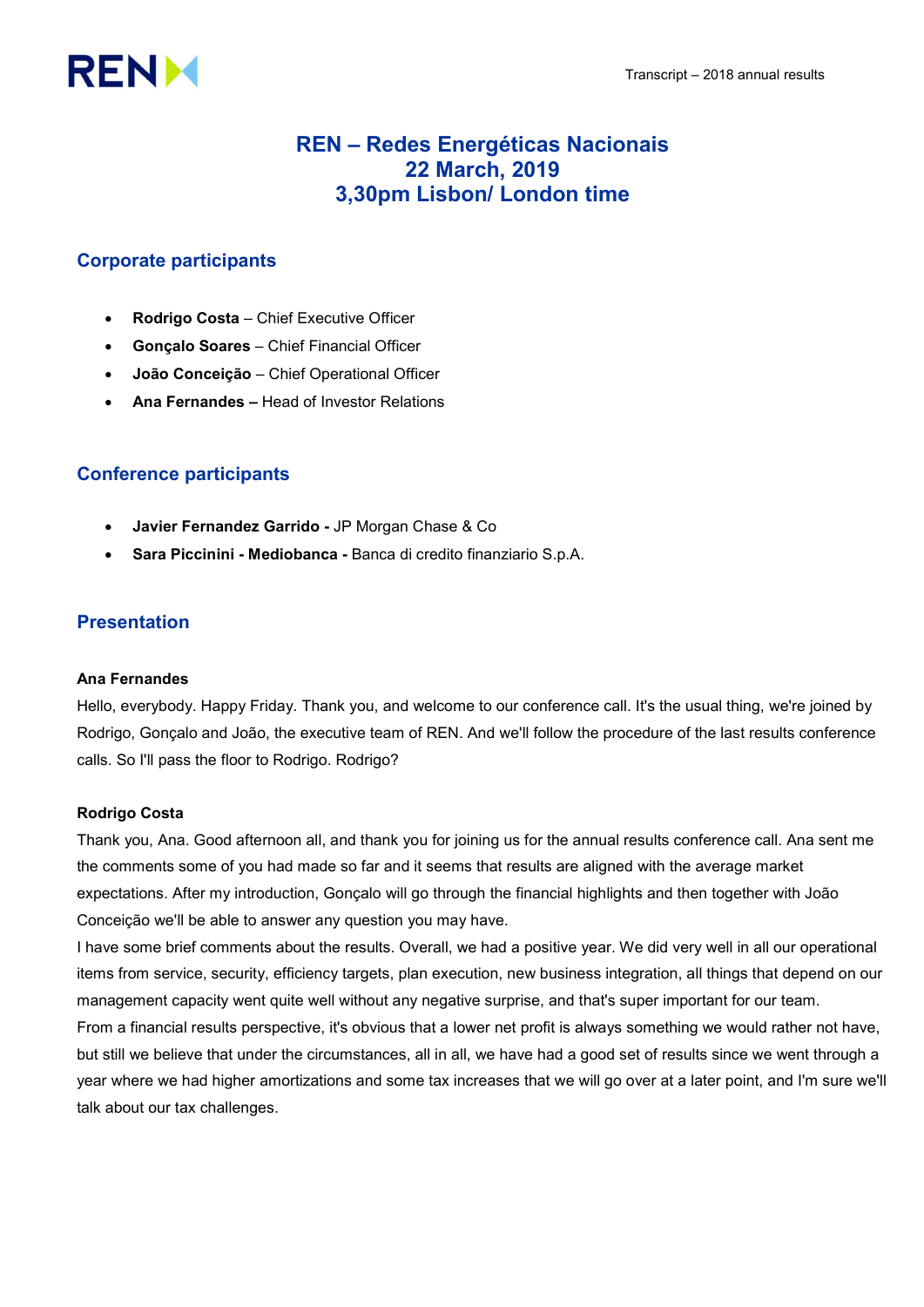In that regard, progress is 0 so far regarding sales, as you know. But it seems that at least we see the light at the end of the tunnel.

According to the government, with the decline of the social tariff deficit, the sales tax will come down and eventually will go away in 2, 3 or maybe 4 years, but that's at the most. We keep our court disputes, but you all know that it will take time. There is a couple of matters that I also would like to talk about, and I think they are positive signs for the future.

Both Electrogas and Portgás projects are going well and aligned with our best expectations. These 2 projects were and are a key contribution to offset expected lack of domestic investments we had over the past 4 years. For the first time, we have seen our investment plans approved by the government. This is totally new, and a positive important step towards the new energy transition plans introduced by the Portuguese government. The new plan will also have a positive impact on the investment outlook, not massive impact, but a relevant impact.

The plan approval is also providing a good guidance regarding the next 5 years in terms of investment. This is something that before we always had trouble to disclose. Our EBITDA remained stable. Our financials are robust, and we had a decrease in the level of debt. In this regard, the news were also good. On the results themselves, now Gonçalo will give you a more detailed overview and after that we will go through any other matter you may want to cover. Gonçalo?

#### Gonçalo Morais Soares

Thanks, Rodrigo. Hello, good afternoon to you all. So let me start right away on Slide #2 with the highlights. So I think '18 was another very stable year, very much as we expected year. I think that we are very happy that we were able to deliver on the plan that we presented to you earlier on 2018, and we delivered both on the numbers that we told you then, and we delivered on the integration of Portgás.

I think we will keep, as Rodrigo said, focusing on Portugal. We keep our electricity story simple and we keep basing ourselves on safe and regulated assets, which is what we like.

In terms of numbers, EBITDA is growing around 1% to EUR 492 million. Net income, as expected, was down around 8% to EUR 116 million. CapEx was actually a little bit higher than expected at EUR 122 million, which made cash flow particularly strong, and we were expecting this that this allowed for us to decrease net debt more than EUR 100 million in the year of 2018.

We want to skip Slide #3, which is just the main key numbers, and we go directly to Slide #4.

I think we continue to see this, I would say, extraordinary interest rate environment, rates continue to come down at a very low level. This is good news for Portugal, and this is, of course, some pressure on our own regulated returns. And but we have, for some time been managing this on the financial side, on the funding side, and we have in debt area, been managing both a scenario of increasing rates and at the same time also a possible scenario of low rates for a longer period.

At this time, electricity returns then came down from 6.3% to 5.2%. And actually at the rates that we are now, which is with PGB's 10-year bonds at around 1.1%, 1.2%, we are very close to the floor in electricity, and we are already at the floor on the gas returns.

If next moving on to Slide #5, and talking a little bit about CapEx. So this is the first point where we deliver on what we told you early in '18. We said that CapEx will be between EUR 120 million and EUR 145 million. We actually told you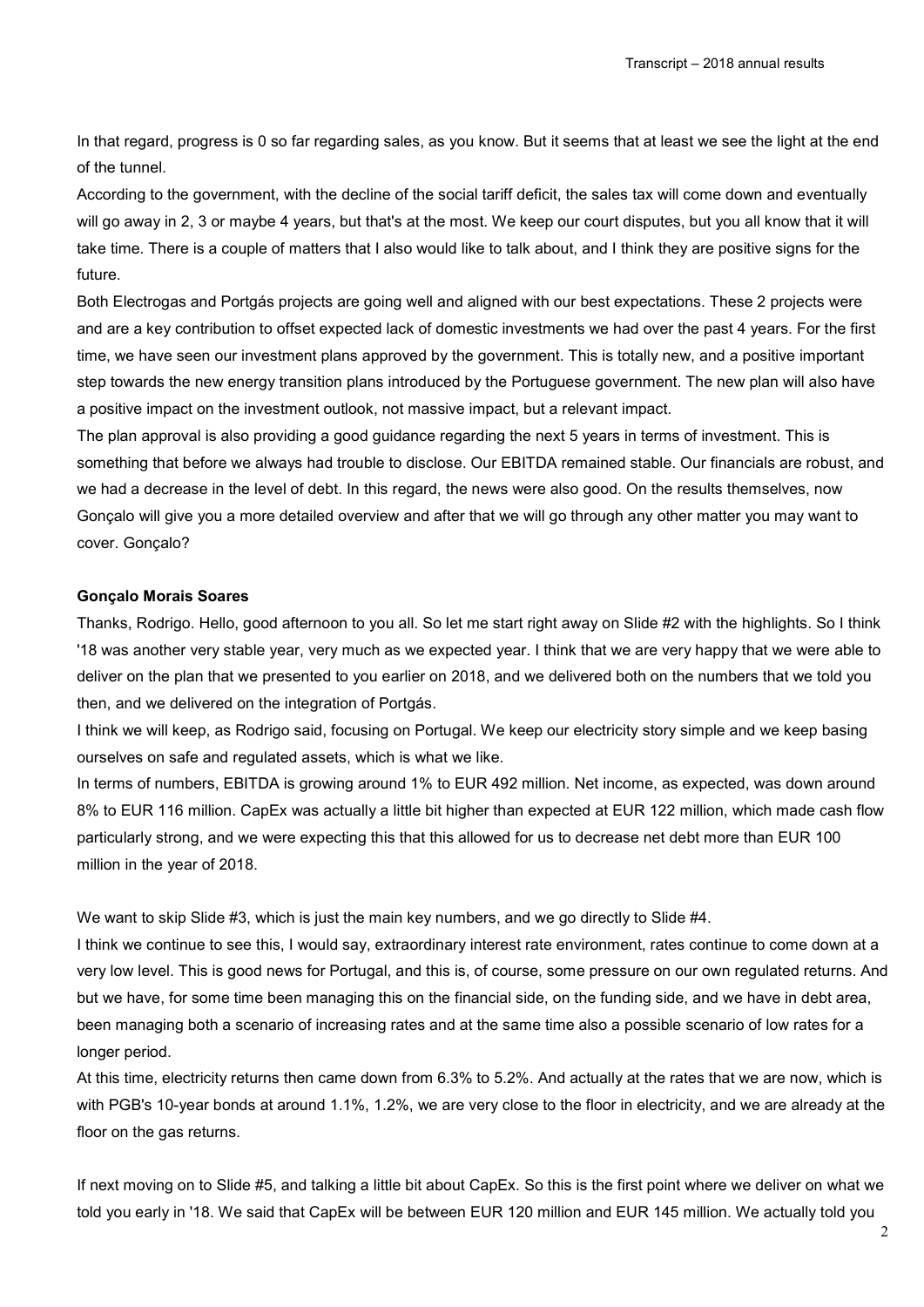that in '18, we would be below that interval because it was the lowest year in the business plan, but we actually were able to be inside with EUR 122 million. And secondly, and as Rodrigo said, we think that the approval of our long-term investment plan is very positive and gives us full certainty of all the CapEx that we have included in the business plan. It is actually a little bit above what we had in the business plan, not in a material way.

And that's not even considering the new measures and the new [Connect] 2030 plan that the government has issued. And to be very clear with you, we don't really have any new estimates or figures to give you now of what the impacts could be, we are still working on that. But even if they're small, it's good news. I think that it's more investment in the sector.

In terms of forecast, let me just make a remark that don't forget that the number that you see in 2017 there is only relating to 3 months of the company. So the EUR 25 million in '18 -- EUR 24.9 million relating to the 12 months and the other are not. So there is an increase because CapEx increase in Portgas and will go to debt, but it's not such a big increase.

Moving on to Slide #6, we can see that RAB evolution then is no surprise, and this is exactly because of this decrease that we see here that we anticipated and that we invested both in Chile and particularly in Portgás in 2017. So what you can see is that Portgás really does have a lot of asset base in the last few years. And relative to Portgás, let me tell you that the unit has been delivering on the plan, CapEx of close to EUR 25 million, up from EUR 21.5 million the year before. And we are investing and continue to invest in the networks. We connected more than 13,000 new clients. We built close to 220 kilometers, so we have been executing on the company and on the growth that we told you that the company has.

And on Slide #7, we come to RAB remuneration and this, as expected, has dropped. And the reason mainly by the decrease of rates, but also, as I told you, by the decrease in the asset base. And I think -- let me just tell you already some information because you're probably going to ask us about the new regulatory period for gas in the coming times. Just to alert you that some of the rates are a little bit different. So because in sales they have been more or less anticipated both around 2 weeks, so we will have the first idea of numbers in 1st of April and then the final ones in the 1st of June. So João will then go into a little bit more detail. I think we are not expecting any major changes in the framework, he has been discussing this with us in the recent weeks. So I would say that overall you should expect more or less the same thing.

One thing also which is a little bit different is that now it's going to be implemented in sync with the period for electricity, so it will only start in 1st of January of next year and not the 1st of July of this year as it usually is, which I think is good news given that the rates are going down a little bit.

So going for the next slide and talking a little bit about OpEx. OpEx this year is a little bit confusing to analyze because not only of Portgás, but also because some costs went from passthrough to be in the revenue cap. That being said, what can I tell, what can I tell. So in terms of personnel costs, they grew by around EUR 700,000, but in the transmission business, part of this forecast that came from the distribution business because of our centralizing function, and part of this was because there was a little bit of a one-off in 2017 relating to pension rules that have more or less a EUR 0.5 million impact. So I'd say that without those kinds of effects, it would be more or less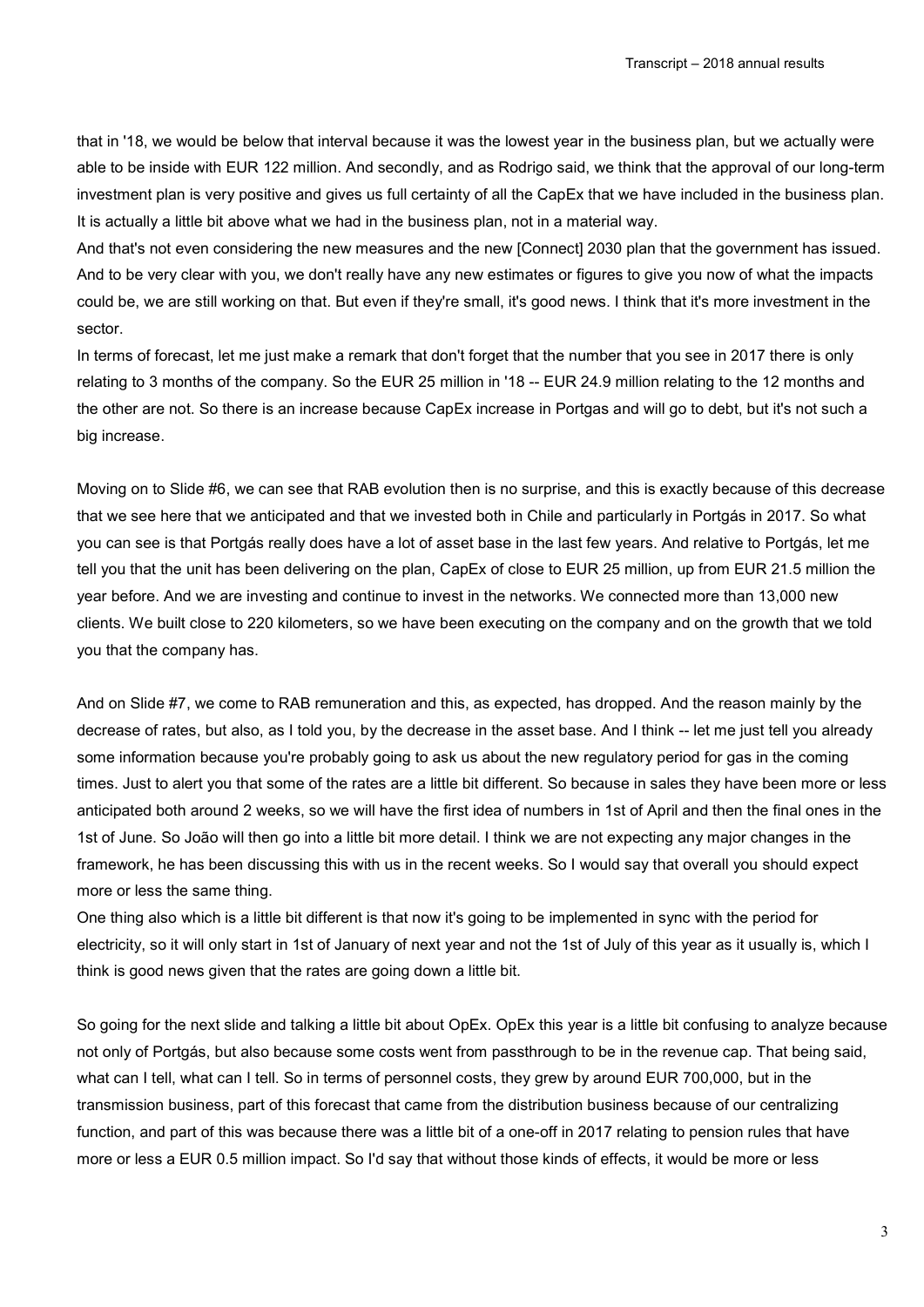flat. Headcount decreased slightly. What you would see if you saw the detail, is that you would see people moving from gas distribution that were in the support functions back -- or back not but into our shared services centralized functions, that was the main move that happened. Overall, the decrease of 2 people.

And talking about Portgás, just to tell you that the migration is going as expected with no hiccup. It's going really well and most of the support functions is mostly done and the support functions systems are basically done. Also, now we are only migrating some things up until June, July where everything will be finally migrated and the agreement of transition when the sale with EDP will be concluded. That being said, I can also tell you that the [cost of Portgás whether] will be decrease this year as we expected in our business plan.

Going for Slide #9 and talking a little bit about core OpEx. This is where I told you that it's a little bit confusing because of these costs, that some of them are now in the revenue cap. The forest cleaning is the main one. So what you cannot see that you see EUR 3.8 million more but at the same time you also have EUR 3.4 million in the cap in terms of revenues. You have some costs that are related to electricity in the LNG Terminal that you do not see but also have corresponding revenues. You have certain costs that were incurred because of Hurricane Leslie that have also corresponding impact because of insurance payments. So at the end of the day, what you would see was mainly you have a little bit more of cost because we issued debt as we didn't do the previous year. We have a little bit of cost because of the business plan that we did, a little bit more of maintenance cost and that was more or less balanced by the fact that we didn't have any M&A costs. So at the end of the day, it would be more or less flat in the year. And I would say that's more or less the trend also for next year, will be more or less to be flat or have a small decline within, I'd say, what the regulator usually asks us to be deficient.

Moving on to Slide #10 and in terms of EBITDA. So what you can see is a result of this. So you have a plus on the forecast side and a minus on the normal decrease on rates of return. You have this I'd say one-off impact of the LPG sale which was, in our opinion, a good proceeding, it was a nonstrategic asset for us, and we sold it well. And in terms of Electrogas, I haven't said anything, but it's basically in line with the plan. It's basically in line with the numbers that we have when we bought the company. And there is a small decrease last year in terms of revenues, very small because of some of the revenues, which are interruptible as I say, so it's not the firm contracts, but the other ones. But actually, in terms of EBITDA contribution, it increased a little bit because the previous year we had a lot of transaction costs, which you don't have this year. So it had an impact of around EUR 6.5 million in EBITDA this year. So this is another objective that we achieved. We said that we would be between EUR 475 million and EUR 500 million in terms of EBITDA, and we are at EUR 492 million. So another one that we delivered on.

Moving to Slide #11 and looking at below EBITDA. So depreciation is basically the impact of business as usual and Portgás. Portgás has to have rate increases. And the second thing I wanted to touch upon is taxes. So there was - there is a slightly higher effective tax rate.

So there's several things at play here. One, which was expected is because the corporate rate for a company of our size increased slightly last year. So the tax was a little bit more in all of the companies above a certain amount, we're taxed a little bit more, so this was already in the budget, it was announced.

The second thing is that because this year we generated a little bit more deviations in REN Trading, the company that manages those 2 PPAs, that translates into a tax -- deferred tax liability, which actually adds a little bit to the tax rate. This happens every year, perhaps this year it's a little bit more visible, but so it's something that happens every year, sometimes it's in one side, sometimes it's in the other.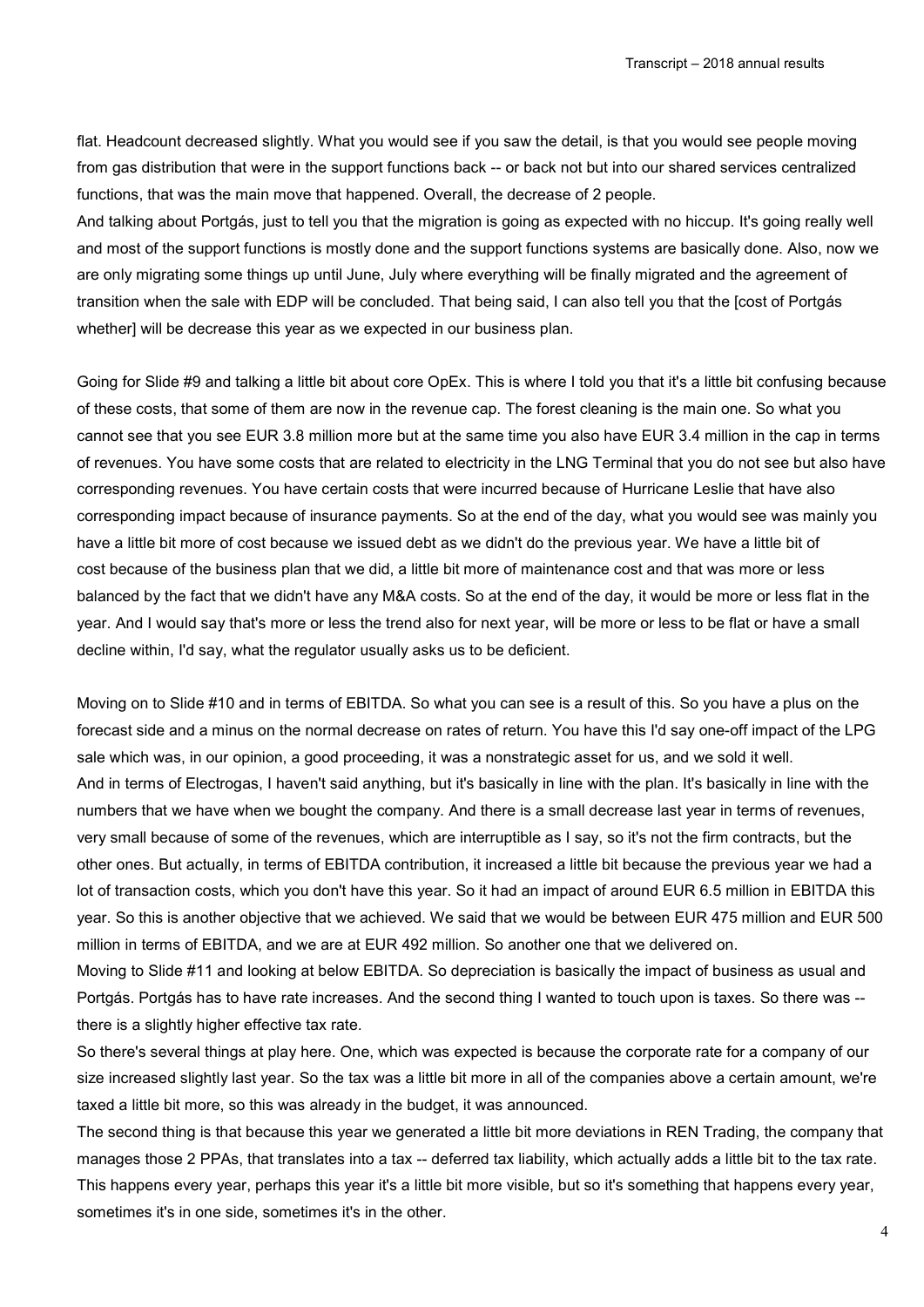Since REN is trading normally, is more on one side, the deviations are normally to one side, it normally has this kind of an effect, but that's it. So there is nothing very abnormal. I think that the only thing which is abnormal is that we are still paying the special levy, but that's a story that we -- you all know. As Rodrigo said, there's no news on that front. I would say that if you wanted to look at the normalized tax rate, I would go for something around 28% that would be more or less this. And in terms of financial results. I think we are keeping with the tradition. We are still continuing to decrease, but at the floor, right, so we came from 2.5% to 2.2%. And that joined with the fact that the average gross debt actually increased during the year made the costs only go down by around 6%, so EUR 3.5 million. And as I told you, we have been careful to manage for both interest rate scenarios in this period. So our first objective is clearly to protect net income. Our second one is to optimize the cost of net debt, but as has been proven, it's not good to place everything in one scenario. This low rate scenario has been staying perhaps longer than many others expected. I think we were prudent and wise to be managing for both these scenarios. So we are now renegotiating some loans, which will extend a little bit more the maturities that we have. But we do not foresee any bond issuance in the short term.

Now moving for Slide # 12. I think this is an important slide also because we were able to have an important decrease in net debt. This is also very important for us. It's just normal cash flow, nothing very out of the ordinary. This has strengthened really the FFO net debt figures, I think we are in a good position, this is another objective that we actually more than fulfilled versus what we said in terms of our business plan and much closer to 13% and not the 11%, 12% that we said. So I think this is an area where the prudent management of cash flow has paid off. Of course, in the future, we don't expect to resist debt every year around EUR 100 million, but I would assume that it would continue to go down in the coming year.

Moving for the next slide and looking at net profit. So it's down, but it's already also not only down, but above our target. So it's the normal EBITDA, went up a little bit, but at the same time depreciation because of Portgás went up more. We have a little bit more effects, slightly lower interest cost, but everything together made I think it come down this 8%. But I have to tell you that this EUR 115.7 million, so basically EUR 116 million is above, again, it's another goal achieved, it's above the range that we had told you. So we had told you that net income would be between EUR 110 million and EUR 115 million, and so we are again above or more than -- we think we are above the range that we had told you, and fulfilled the target with investors.

So as final remarks. And as I told you, so this was a very stable year. Portgás [revealed] was an important acquisition. It was an important year to be able to digest and integrate well. So this is I would say already business as usual here under the direction of our COO, who manages also this division and it's going pretty well. And financials are improving as expected. And unfortunately the levy is still there, but it didn't -- this was not enough for us, not to be upgraded by S&P recently, and I think we are maintaining a very strong investment grade profile. And as there was also published, the Board of Directors is going to propose to the general assembly the dividend that we set out in the dividend policy in our business plan of 17.1 cents. So I'd say another thing which is completely as was expected. So with this, I conclude my presentation. And we open up the floor for any questions that you may have. Thank you.

# Q&A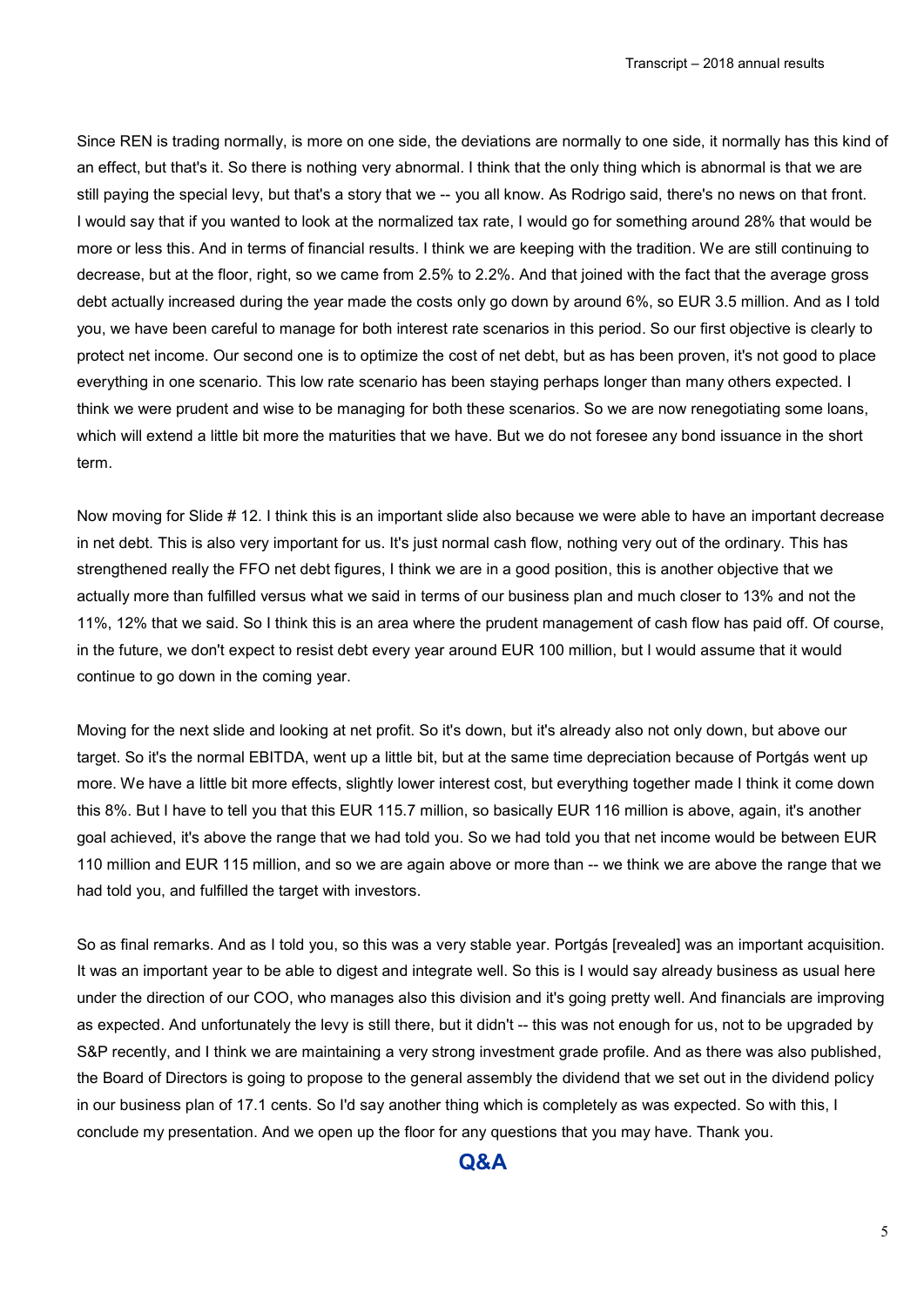#### Javier Fernandez Garrido

I have a couple of questions. First one is on the evolution of your net debt. We look beyond operating cash flow items, both in CapEx and in tax payments, the payments were significantly above the accrued figures. Should we expect to see more similar number of payments versus accruals in the next couple of years, or should we expect to see the still incremental payments versus a good figure? The second question is on the outlook for CapEx. You have described that it's positive to see approval of your long-term plans by the government, but how -- let's say, sustainable is that CapEx level, because if Portugal is going to deliver on the aggressive targets of renewable capacity additions and is going to shut down coal capacity radically by 2025, shouldn't your CapEx requirements increase relatively soon, what is your view about that? And then the third question is on the interconnection with Morocco. Spain has signed a memorandum of understanding with Morocco for a third interconnection. Is this the end of the plan to build a direct connection between Portugal and Morocco, or is there room for both players?

#### Gonçalo Morais Soares

On the first question, [cash flow] now, I mean, sometimes you have a little bit above, sometimes a little bit below. If you take the longer term, it should be more or less the same. And if you want to simplify in your model that's what I would do. Of course, in some years, you have a little bit more, in others a little bit less. That should not change the fact that you'd have in the coming years still positive cash flow in every year, excluding any nonorganic investment that you do, so you'll have -- when we did the business plan we said that debt would come down by around EUR 200 million or EUR 300 million if there wasn't anything like that, so I'd say that we did EUR 100 million in the first year. You can expect, I'd say, EUR 150 million of decrease in the next 3 years. So something like if -- but of course, that could vary a little bit, okay? João will answer the second.

#### João Conceição

First of all, good afternoon. Regarding your second question, I would say on the first point, like Gonçalo has already mentioned, that the approval of our electricity transmission plan already includes a couple of projects that the purpose are precisely to accommodate these efforts of higher renewable penetration. That's why we are quite happy that -- due to the fact that we need approval on the very short-term, say in the next 2, 3 years, we will have the necessary approvals of the projects that we included in the business plan. Having said that, as it was mentioned also before, we are, at the moment, assessing the consequences for the grid regarding the energy plans or the energy transition plans that the government put forward. We do agree with you that they're quite aggressive ambition into increase renewable targets. These, of course, will have an impact on the grid. These, of course, will mean that the grid will have to adjust to accommodate this new renewable capacity and that's exactly what we are doing at the moment in order to present our new CapEx plans to the government. João?

#### Gonçalo Moprais Soares

Regarding the last one on the Morocco project, this is something we are not really including in our plans for the moment. We always said that this is going to be subject to a government decision. We believe -- to your question if we think there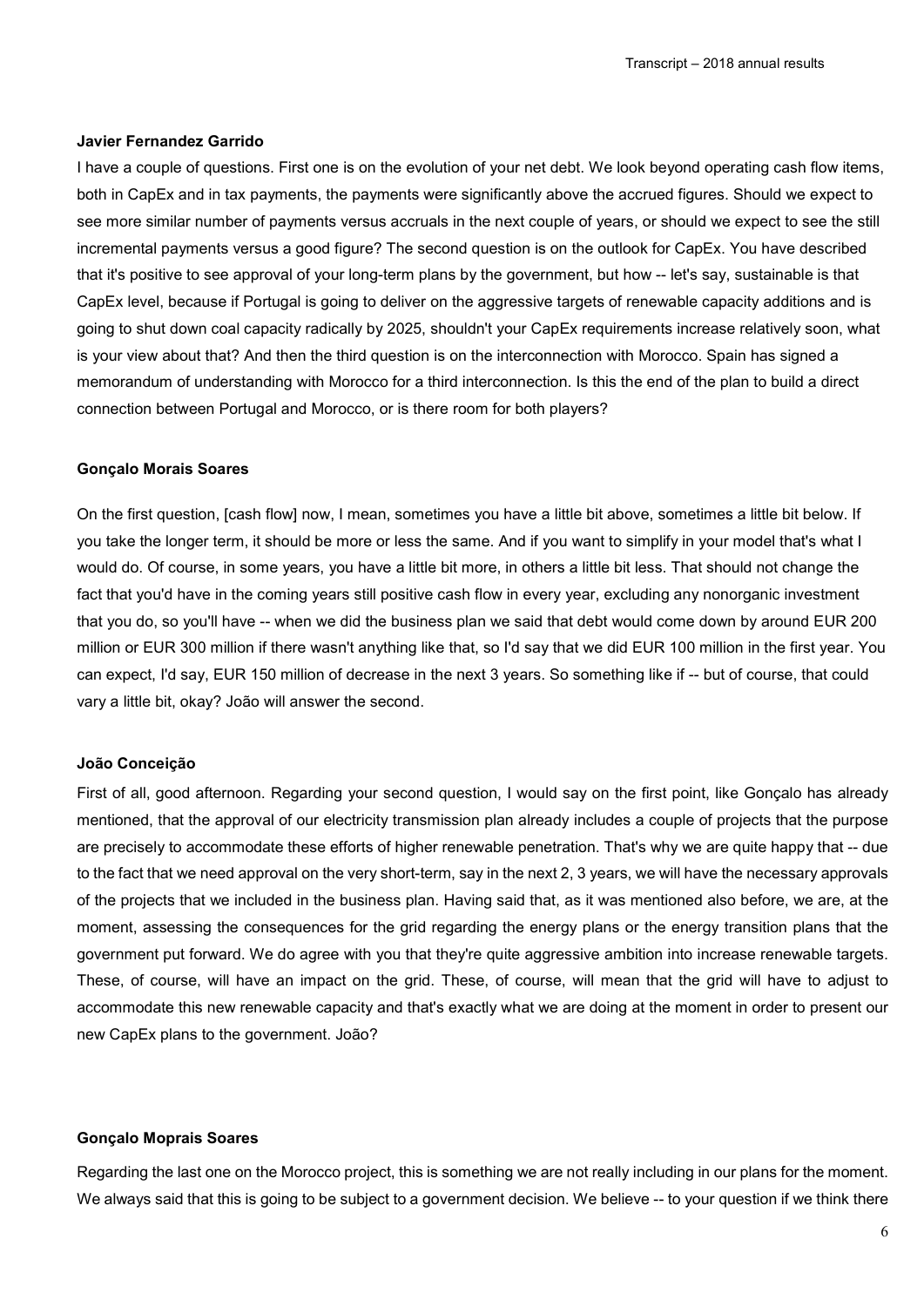is room for these projects – we think so, we believe that both for Portugal and Morocco, it's important to have this interconnection. It would make sense. This is something that has been studied for many, many years and it always creates more redundancy between the systems, and I think it's even good for Europe and also even for Spain. This is something that makes sense. Now there was a study that has been commissioned through a specialized company. And these studies should be ready in a couple of months, and then the governments will be able to make a decision. I'm sure that they will consult the DSOs, both the one from Morocco Energy and us. And hopefully, this will be -- we will have a positive outcome. I also like always to remember this is a very long term project. These type of projects, they take a number of years to be prepared. You have a design phase, a licensing phase, and then you have the construction, then we think again, we think it's a good thing that would help both systems, the Portuguese energy system and the Morocco energy system, creates redundancy, creates competition. And the Portuguese energy system and the Moroccan energy system, they are very complementary, in the sense that when they have extra energy, we don't and when we have extra energy, they don't. And then I think it would even in life of the new plan, the new transition plans, I think, this would make a lot of sense. But -- and we will keep updating you as soon as we have more news. And I think also both governments will have to deal with the decision.

#### Sara Piccinini

I have four. The first one is on EDP Gás, the EBITDA of this business is actually showing a decrease versus last year. Is this fully attributable to the lower returns due to the Portuguese bond and can you see any synergies going forward that can improve the EBITDA?

Or in other words, if this EUR 35 million can be seen as a normalized EBITDA for EDP Gás going forward? So your expectation on EBITDA in EDP Gás is the first question. The second is on consolidation opportunities, if you can please remind us which consolidation opportunities for external growth are you considering and if you have any update from the renewable of some electricity distribution concessions in Portugal? The third question is on the working capital in the cash flow. If you can provide us a figure of the net working capital in the evolution of the debt from EUR 17 million to EUR 18 million, I missed the and that you say that figure is. Is this a positive working capital effect? And final question is, if you can repeat the process of the review of the gas -- regulatory review of the gas business. So you said on the 1st of April, there should be this first draft and then this new WAC should be applied from 1st January, 2020, correct?

#### Gonçalo Morais Soares

So on forecast, it's no longer EDP Gás, but, yes, I heard your question. So we didn't see the -- so we actually don't see the EBITDA come down. It's so that there is an impact of around EUR 4 million of the LPG business, which is, I'd say, a one-off. But on the other side, we also saw the RAB remuneration come down, being more than compensated by the OpEx contribution. So we contextually see the EBITDA come down. I think Ana can give you a little bit more of the details. But even excluding this EUR 4 million, you'd still see it go up by a

little bit, okay? So that's not the case. Of course, looking forward, when you implement the new regulatory regime that João will explain in a minute, of course, you will see rates go down, and then you'll probably see more of an impact on the rate of return, but as of now, we don't see that, okay?